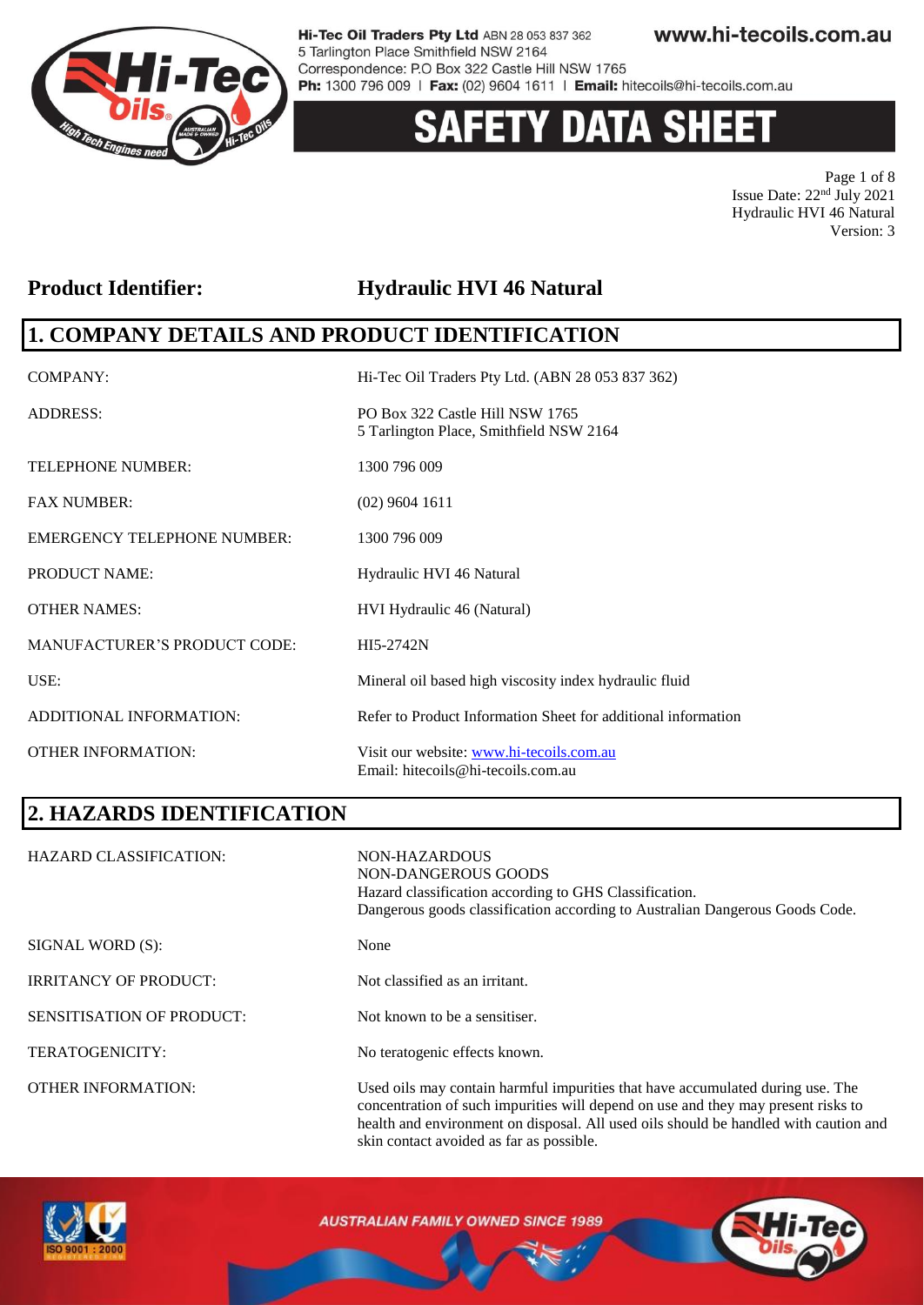

# 'Y DATA SHEE'

Page 2 of 8 Issue Date: 22nd July 2021 Hydraulic HVI 46 Natural Version: 3

# **3. IDENTIFICATION / COMPOSITION OF INGREDIENTS**

CHEMICAL CHARACTERISTICS**:** Liquid

INGREDIENTS:-

CHEMICAL ENTITY: CAS No. PROPORTION Mineral Oil 64742-65-0  $> 90\%$ Ingredients determined not to be hazardous Mixture To 100%

OTHER INFORMATION: The petroleum oils in this product contain less than 3% DMSO extract as measured by IP 346 test method.

# **4. FIRST AID MEASURES**

#### **HEALTH EFFECTS**

| <b>SWALLOWED:</b>            | If a large quantity is ingested seek immediate medical attention. Give water to drink.<br>DO NOT induce vomiting. If vomiting occurs get immediate medical attention due to<br>aspiration into lungs risk.                                                                                                                                                                                                                                                                                                                          |
|------------------------------|-------------------------------------------------------------------------------------------------------------------------------------------------------------------------------------------------------------------------------------------------------------------------------------------------------------------------------------------------------------------------------------------------------------------------------------------------------------------------------------------------------------------------------------|
| EYE:                         | Immediately irrigate with copious amounts of water for at least 15 minutes. Eyelids to<br>be held open. In all cases of eye contamination it is a sensible precaution to seek<br>medical advice.                                                                                                                                                                                                                                                                                                                                    |
| SKIN:                        | Remove contaminated clothing and wash skin thoroughly with plenty of soap and<br>water. High pressure injection through the skin requires <b>URGENT</b> medical attention<br>for possible incision, irrigation and/or debridement. Contact with molten material will<br>require treatment by a physician for burns (Do not remove material).                                                                                                                                                                                        |
| <b>INHALED:</b>              | Remove victim from exposure to fresh air $-$ avoid becoming a casualty. Allow patient<br>to assume most comfortable position and keep warm. Keep at rest until fully<br>recovered. Seek medical advice if effects persist. If breathing laboured and patient<br>cyanotic (blue), ensure airways are clear and have qualified person give oxygen<br>through face mask. If breathing has stopped apply artificial respiration at once. In the<br>event of cardiac arrest, apply external cardiac massage and seek urgent medical aid. |
| <b>FIRST AID FACILITIES:</b> | Normal washroom facilities are generally suitable. Ensure an eye wash station and<br>safety shower is available and ready for use.                                                                                                                                                                                                                                                                                                                                                                                                  |
| <b>ADVICE TO DOCTOR:</b>     | Treat symptomatically.                                                                                                                                                                                                                                                                                                                                                                                                                                                                                                              |
| <b>OTHER INFORMATION:</b>    | Keep water and mild soap near work site.                                                                                                                                                                                                                                                                                                                                                                                                                                                                                            |

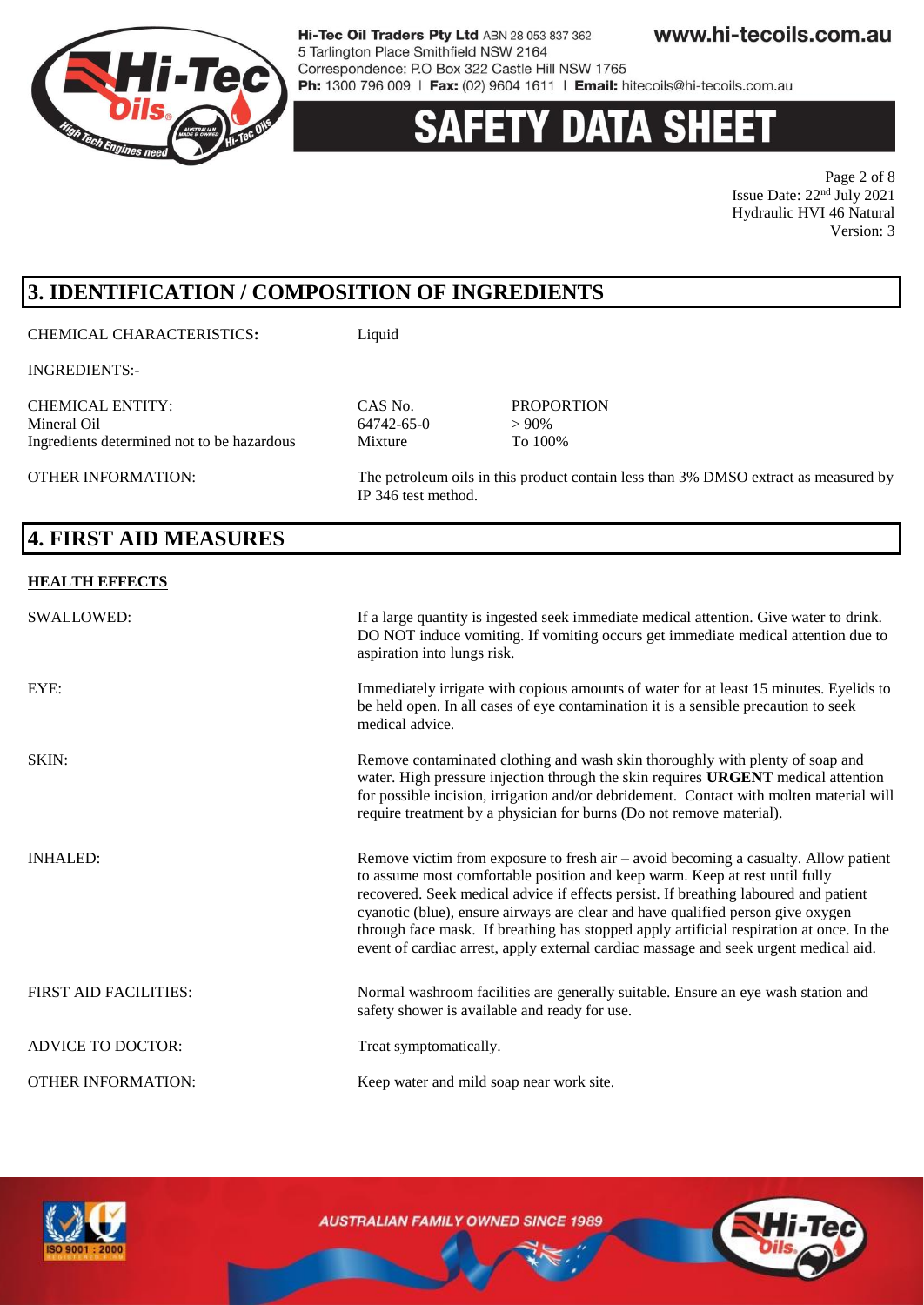

# 'Y DATA SHEE

Page 3 of 8 Issue Date: 22nd July 2021 Hydraulic HVI 46 Natural Version: 3

## **5. FIRE FIGHTING MEASURES**

#### **FIRE/EXPLOSION HAZARD**

| <b>HAZARDS OF USE/STORAGE:</b>           | Product is a C2 combustible liquid according to AS 1940. This product is combustible<br>if preheated.                                                                                                         |
|------------------------------------------|---------------------------------------------------------------------------------------------------------------------------------------------------------------------------------------------------------------|
| <b>HAZARDS FROM COMBUSTION PRODUCTS:</b> | Combustion products may include: oxides of carbon, nitrogen and sulphur, a complex<br>mixture of airborne unidentified organic and inorganic solid and liquid particulates.                                   |
| FIRE-FIGHTING RECOMMENDATIONS:           | If safe to do so, remove containers from path of fire. Keep storage tanks, pipelines,<br>containers, fire exposed surfaces, etc. cool with water spray. Avoid spreading liquid<br>and fire by water flooding. |
| PRECAUTION:                              | Do not use water jet. Water may cause splattering.                                                                                                                                                            |
| <b>SUITABLE EXTINGUISHING MEDIA:</b>     | Use foam, sand, carbon dioxide or dry chemical.                                                                                                                                                               |
| PROTECTIVE MEASURES:                     | Fire fighters should wear self-contained breathing apparatus if risk of exposure to<br>products of combustion.                                                                                                |
| <b>REACTIVITY:</b>                       | May react with strong oxidising agents.                                                                                                                                                                       |

### **6. ACCIDENTAL RELEASE MEASURES**

SPILLS & DISPOSAL: Slippery when spilt. Avoid accidents, clean up immediately.

CLEAN-UP PROCEDURE - SMALL SPILLS (20L or less): Absorb or contain liquid with sand, earth or spill control material. Shovel up using non-sparking tools and place in a sound labelled sealable container for subsequent safe disposal. Place leaking containers in a sound labelled drum. Scrub contaminated surfaces with detergent solution. Retain washings as contaminated waste.

CLEAN-UP PROCEDURES - LARGE SPILLS (Greater than 20L): Transfer to a sound labelled, sealable container for product recovery or safe disposal. Treat residues as for small spills.

PERSONAL PRECAUTIONS: Extinguish naked flames. Remove ignition sources. No smoking. Avoid sparks. Take precautionary measures against static discharges. Avoid contact with skin, eyes and clothing. Evacuate the area of non-essential personnel. Shut off leaks, if possible without personal risk. Do not breathe vapours. Ventilate contaminated area thoroughly. Dispose of according to local regulations.



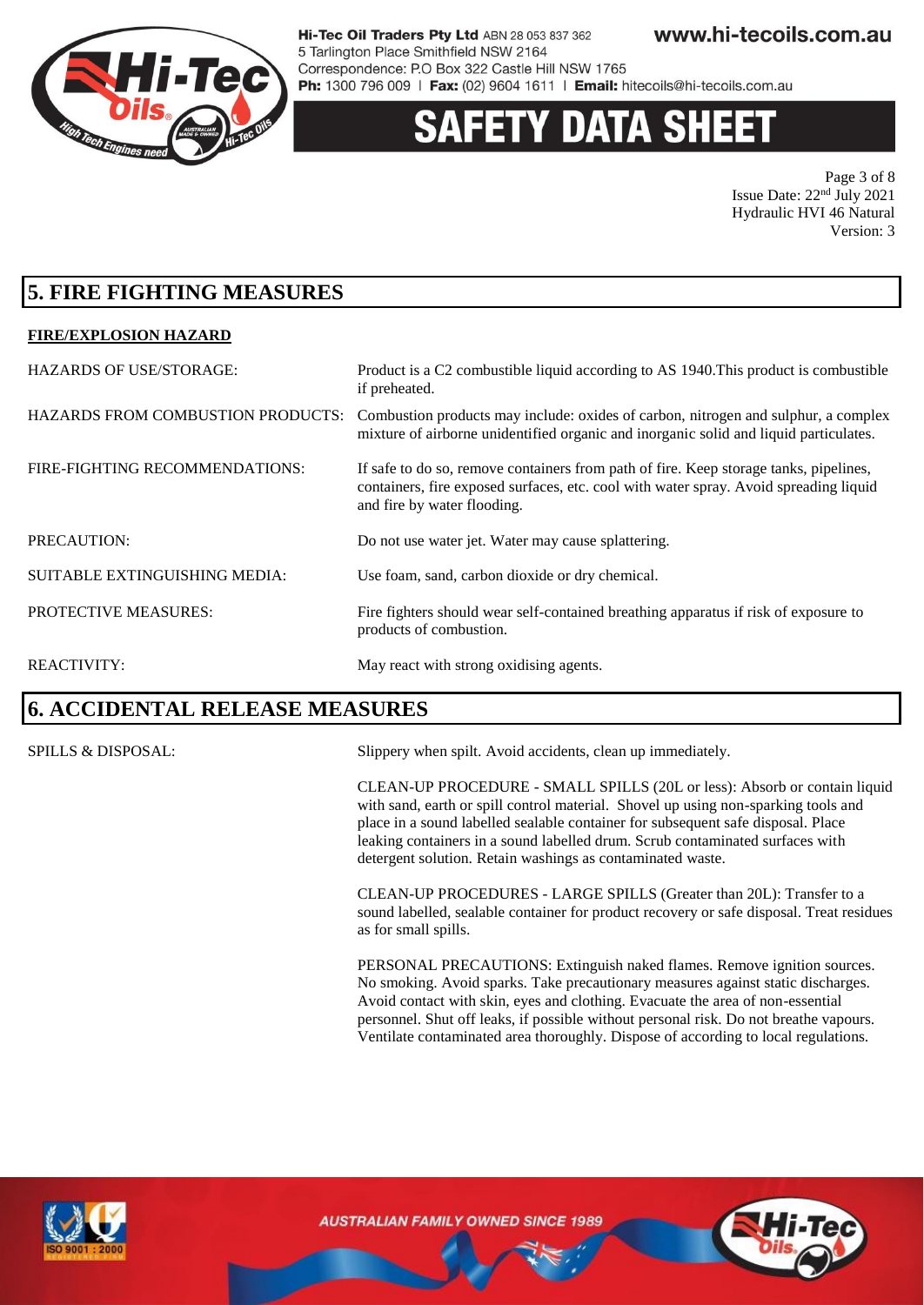

# 'Y DATA SHEE

Page 4 of 8 Issue Date: 22nd July 2021 Hydraulic HVI 46 Natural Version: 3

## **6. ACCIDENTAL RELEASE MEASURES (CONT)**

OTHER INFORMATION: PROCEDURES IN CASES OF LEAKAGE OR BREAKAGE: Stop the source of the leak or release and contain spill if possible. Ventilate area. Use respirator and protective clothing outlined in this MSDS. Cover spill with inert absorbent earth. Use a stiff brush to mix thoroughly. Sweep up and place in a sound labelled disposable container. Scrub contaminated area with detergent and water using a stiff brush. Pick up liquid with additional absorbent material and place in a sound labelled disposable container. Prevent contamination of groundwater or surface water.

should be provided to maintain airborne concentration levels below the exposure

standard or the Manufacturer's recommended exposure standard.

# **7. HANDLING AND STORAGE**

| PRECAUTIONS FOR SAFE HANDLING:  | When handling product in drums, safety footwear should be worn and proper handling<br>equipment should be used. Prevent spillages. Ensure the appropriate personal<br>protective equipment is used when handling this product. Ensure high level of<br>personal hygiene is maintained when using this product. That is; always wash hands<br>before eating, drinking smoking or using the toilet. |
|---------------------------------|---------------------------------------------------------------------------------------------------------------------------------------------------------------------------------------------------------------------------------------------------------------------------------------------------------------------------------------------------------------------------------------------------|
| <b>SAFE STORAGE CONDITIONS:</b> | Keep containers closed at all times. Store in a cool place out of direct sunlight. Store<br>away from oxidising agents. Check containers regularly for leaks.                                                                                                                                                                                                                                     |
| <b>CORROSIVENESS:</b>           | Not corrosive.                                                                                                                                                                                                                                                                                                                                                                                    |
| <b>STORAGE REGULATIONS:</b>     | Store in a well ventilated place away from ignition sources, oxidising agents,<br>foodstuffs and clothing.<br>Keep containers closed when not in use.<br>Refer to AS 1940 – The Storage and Handling of Flammable Liquids, and NOHSC:<br>1015 - National Standard for Storage and Handling of Workplace Dangerous Goods<br>for further information.                                               |

### **8. EXPOSURE CONTROLS / PERSONAL PROTECTION**

NATIONAL EXPOSURE STANDARDS: No exposure standard has been established for this product. NOHSC Exposure Standard: Oil mists – time weighted average (TWA)  $5 \text{ mg/m}^3$  is recommended. OTHER EXPOSURE INFORMATION: Exposure Standard means the average concentration of a particular substance in the worker's breathing zone, exposure to which, according to current knowledge, should not cause adverse health effects nor cause undue discomfort to nearly all workers. It can be of three forms; time-weighted average (TWA), peak limitation, or short term exposure limit (STEL). ENGINEERING CONTROLS: Maintain concentration below recommended exposure limit. Special ventilation is not normally required. However, in the operation of certain equipment or at elevated temperatures mists or vapour may be generated and localised exhaust ventilation

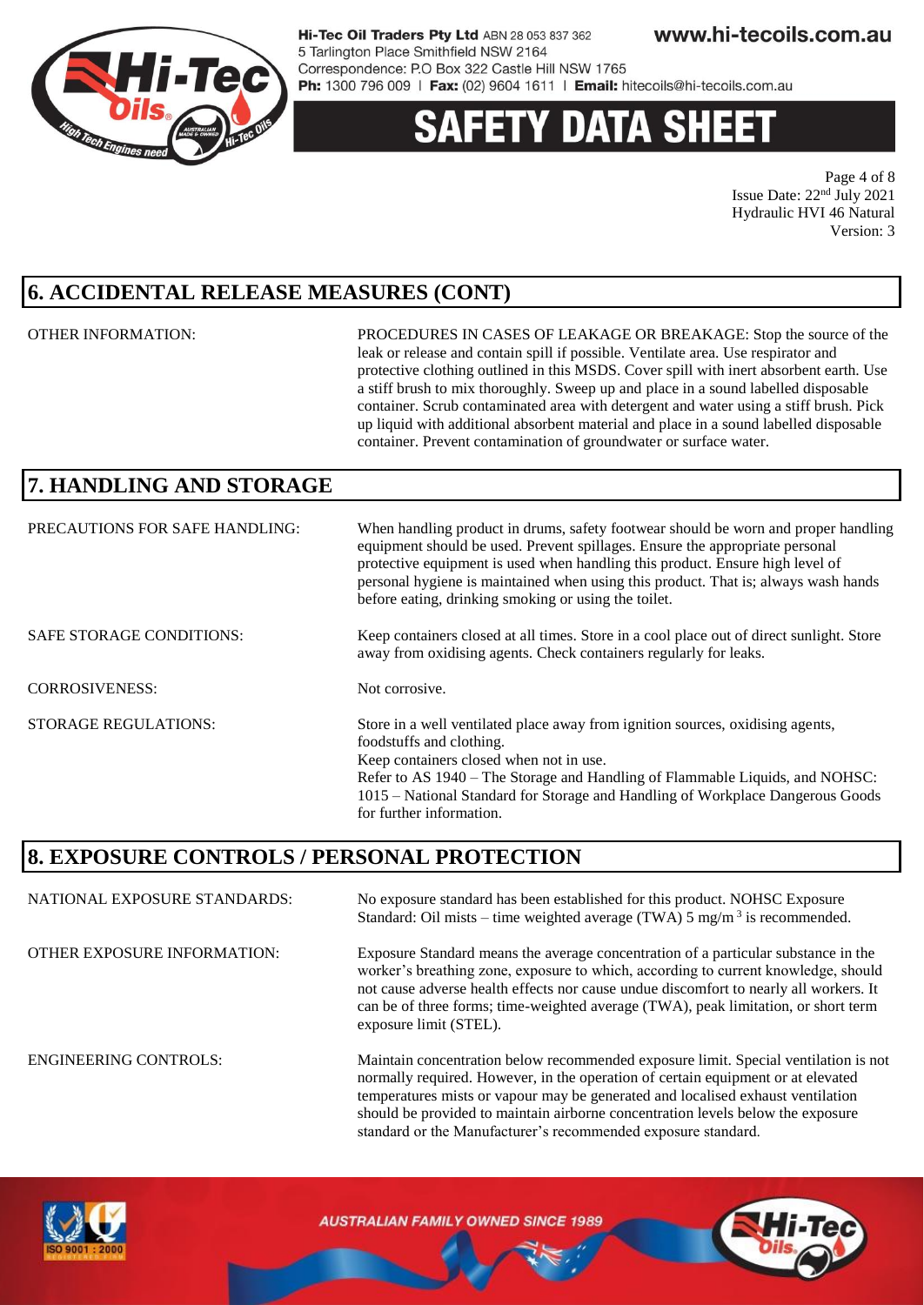

# **Y DATA SHEET**

Page 5 of 8 Issue Date: 22nd July 2021 Hydraulic HVI 46 Natural Version: 3

## **8. EXPOSURE CONTROLS / PERSONAL PROTECTION (CONT)**

| <b>RESPIRATORY PROTECTION:</b> | A respirator is not normally required. Airborne concentrations should be kept at<br>lowest level possible. If vapours, mists or dusts are generated and the recommended<br>exposure limit for the product is exceeded, use appropriate AS/NZS 1715/1716<br>approved half -face filter respirator suitable for organic vapours or air supplied<br>respirator are worn. Air supplied respirators should always be worn when the airborne<br>concentration of the contaminant or the oxygen content of the air is unknown |
|--------------------------------|------------------------------------------------------------------------------------------------------------------------------------------------------------------------------------------------------------------------------------------------------------------------------------------------------------------------------------------------------------------------------------------------------------------------------------------------------------------------------------------------------------------------|
| <b>EYE PROTECTION:</b>         | Safety glasses, goggles or face shield as appropriate.                                                                                                                                                                                                                                                                                                                                                                                                                                                                 |
| <b>HAND PROTECTION:</b>        | Wear gloves of impervious material such as PVC, neoprene or nitrile gloves.                                                                                                                                                                                                                                                                                                                                                                                                                                            |
| <b>FOOTWEAR:</b>               | Enclosed footwear.                                                                                                                                                                                                                                                                                                                                                                                                                                                                                                     |
| <b>BODY PROTECTION:</b>        | Overalls or similar protective apparel.                                                                                                                                                                                                                                                                                                                                                                                                                                                                                |
| <b>HYGIENE MEASURES:</b>       | Always wash hands before eating, drinking, smoking or using the toilet. If<br>contamination occurs, change clothing. Launder contaminated clothing before reuse.<br>Discard internally contaminated gloves.                                                                                                                                                                                                                                                                                                            |
| SPECIAL PROTECTIVE MEASURES:   | The product will not burn unless preheated. Isolate from sources of heat, naked flames<br>or sparks.                                                                                                                                                                                                                                                                                                                                                                                                                   |

### **9. PHYSICAL AND CHEMICAL PROPERTIES**

| FORM:                               | Liquid                                      |
|-------------------------------------|---------------------------------------------|
| APPEARANCE:                         | Clear and bright liquid.                    |
| COLOUR:                             | Natural                                     |
| ODOUR:                              | Mild                                        |
| <b>MELTING POINT:</b>               | Less than $0^{\circ}$ C                     |
| <b>BOILING POINT:</b>               | Greater than $300^{\circ}$ C                |
| DENSITY @ $15^{\circ}C$ (kg/L):     | 0.861 typical                               |
| FLASHPOINT (ASTM D-93), Closed Cup: | $>150^{\circ}$ C                            |
| FLAMMABILITY LIMITS -LOWER:         | Approximately 1.5%                          |
| <b>FLAMMABILITY LIMITS - UPPER:</b> | Approximately 6.0%                          |
| <b>FLAMMABILITY:</b>                | Combustible Liquid C2 according to AS 1940. |



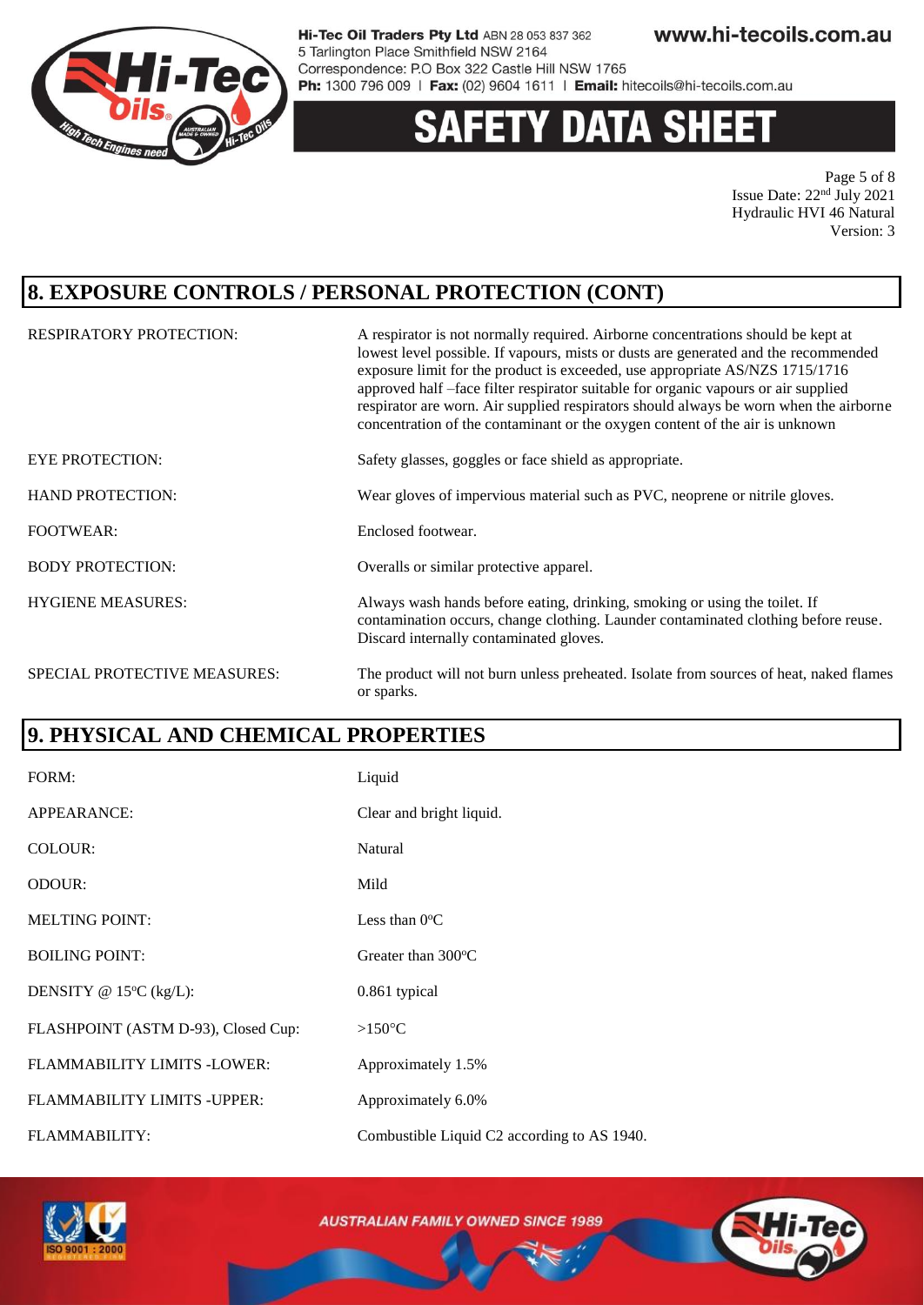

# **Y DATA SHEET**

Page 6 of 8 Issue Date: 22nd July 2021 Hydraulic HVI 46 Natural Version: 3

# **9. PHYSICAL AND CHEMICAL PROPERTIES (CONT)**

| <b>SOLUBILITY IN WATER:</b>                | Not soluble.                                                               |
|--------------------------------------------|----------------------------------------------------------------------------|
| SOLUBILITY IN ORGANIC SOLVENTS:            | Soluble in petroleum solvents.                                             |
| <b>VAPOUR PRESSURE:</b>                    | Less than $0.1$ kPa                                                        |
| VAPOUR DENSITY $(Air = 1)$ :               | Greater than 2.0                                                           |
| VISCOSITY @ 40 $^0C$ (mm <sup>2</sup> /s): | Approximately 46                                                           |
| <b>EVAPORATION RATE:</b>                   | Less than 1 (n-butyl acetate $= 1$ )                                       |
| <b>AUTO-IGNITION TEMPERATURE:</b>          | Greater than $250^{\circ}$ C                                               |
| <b>EXPLOSION PROPERTIES:</b>               | Not considered an explosion risk under normal conditions of use.           |
| <b>OTHER INFORMATION:</b>                  | These physical data and other properties do not constitute a specification |

### **10. STABILITY AND REACTIVITY**

| <b>CHEMICAL STABILITY:</b>      | Stable under normal conditions of use.                           |
|---------------------------------|------------------------------------------------------------------|
| <b>CONDITIONS TO AVOID:</b>     | Heat, direct sunlight, open flames or other sources of ignition. |
| INCOMPATIBLE MATERIALS:         | Strong oxidising agents.                                         |
| <b>HAZARDOUS REACTIONS:</b>     | Will react with strong oxidising agents.                         |
| <b>HAZARDOUS POLYMERISTION:</b> | Will not occur.                                                  |

### **11. TOXICOLOGICAL INFORMATION**

| <b>TOXICOLOGY INFORMATION:</b> | This product contains petroleum base oils, which may be refined by various processes<br>including severe solvent extraction, hydro cracking and hydro treating. These oils<br>have not been listed in the U.S. National Toxicology Program (NTP) Annual Report<br>nor have they been classified by the International Agency for Research on Cancer<br>(IARC) as carcinogenic or probably carcinogenic to humans. Oral LD50 ({UDO1}) : {<br>$UDO2$ } mg/kg. |
|--------------------------------|------------------------------------------------------------------------------------------------------------------------------------------------------------------------------------------------------------------------------------------------------------------------------------------------------------------------------------------------------------------------------------------------------------------------------------------------------------|
| <b>INHALATION:</b>             | Inhalation of mists or aerosols can produce respiratory irritation.                                                                                                                                                                                                                                                                                                                                                                                        |
| INGESTION:                     | May cause mild irritation of the mouth, throat and stomach with nausea and mild<br>diarrhoea. Large amounts can cause vomiting which can lead to aspiration of vomited<br>material into the lungs.                                                                                                                                                                                                                                                         |

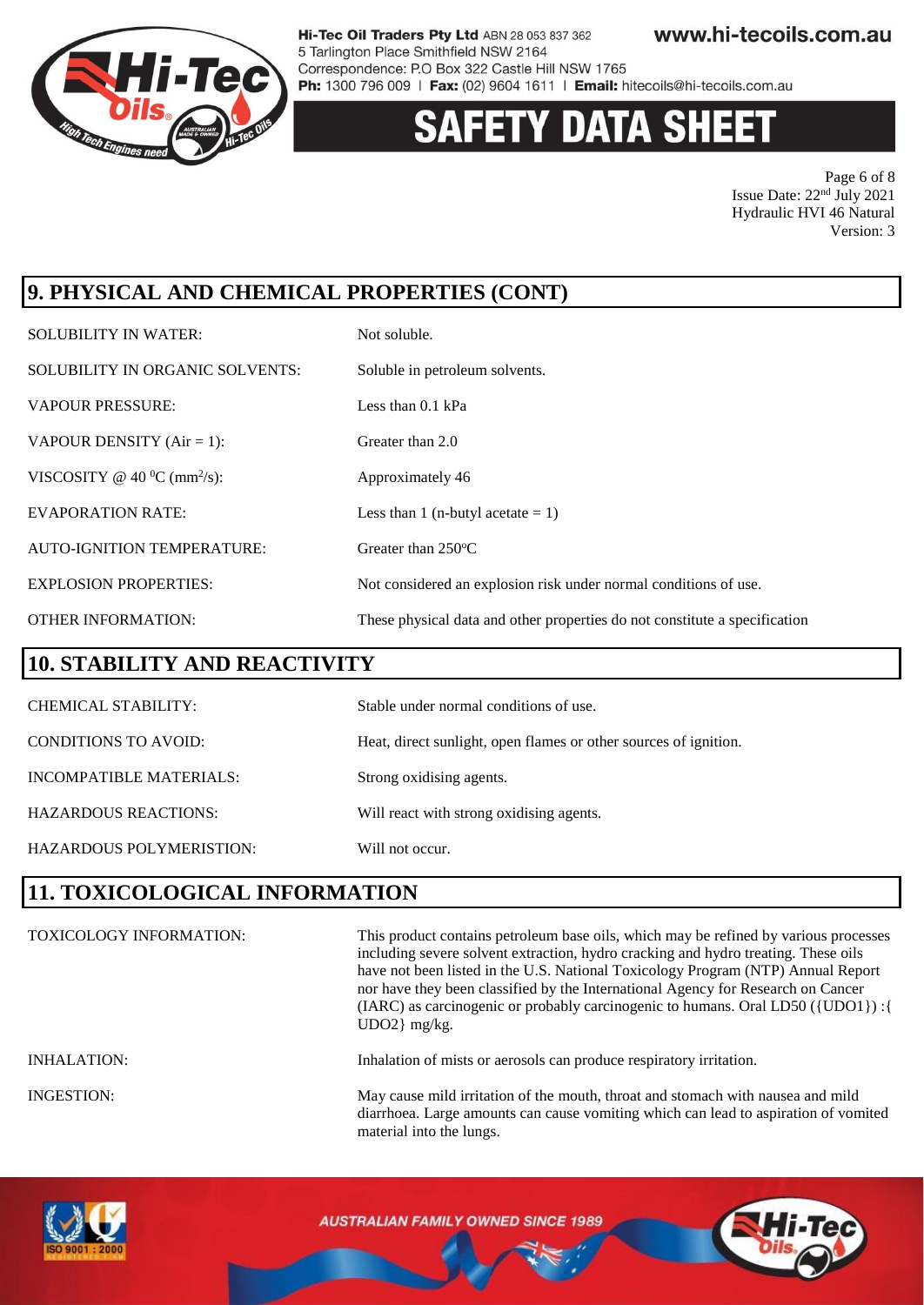

# 'Y DATA SH

Page 7 of 8 Issue Date: 22nd July 2021 Hydraulic HVI 46 Natural Version: 3

# **11. TOXICOLOGICAL INFORMATION (CONT)**

| SKIN:                   | Will have a de-fatting effect on the skin. Contact with skin may result in irritation.                                                                                                                                          |
|-------------------------|---------------------------------------------------------------------------------------------------------------------------------------------------------------------------------------------------------------------------------|
| EYE:                    | May cause watering of eyes.                                                                                                                                                                                                     |
| REPRODUCTIVE TOXICITY:  | This product contains small amounts of para-dodecylphenol. Rats when given high,<br>repeated daily doses by oral intubation experienced adverse reproductive effects. The<br>relevance of these effects to humans is uncertain. |
| <b>CHRONIC EFFECTS:</b> | Prolonged or repeated exposure may result in irritation, with the possibility of<br>dermatitis.                                                                                                                                 |
| MUTAGENICITY:           | Mutagenic effects not known.                                                                                                                                                                                                    |
| CARCINOGENICITY:        | Product is not a known carcinogen.                                                                                                                                                                                              |

### **12. ECOLOGICAL INFORMATION**

ECOLOGICAL INFORMATION: Leaching and penetration through soils is generally regarded as resulting in long-term persistence. Fresh or used product may be harmful to aquatic life. Do not allow material to enter drains or watercourses. Major constituents are expected to be readily biodegradable.

### **13. DISPOSAL CONSIDERATIONS**

DISPOSAL CONSIDERATIONS: Dispose of according to federal, E.P.A. and state regulations.

### **14. TRANSPORT INFORMATION**

ROAD & RAIL TRANSPORT: ADG REQUIREMENT Not classified as a Dangerous Good according to the Australian Code for the

Transport of Dangerous Goods by Road and Rail.

MARITIME TRANSPORT:

IMO/IMDG REQUIREMENT Not classified as a Dangerous Good according to the criteria of the International Maritime Dangerous Goods Code (IMDG Code) for transport by sea.

ICAO/IATA REQUIREMENT Not classified as a Dangerous Good according to the criteria of the International Maritime Air Transport Association (IATA) Dangerous Goods Regulations for transport by air.



AIR TRANSPORT: